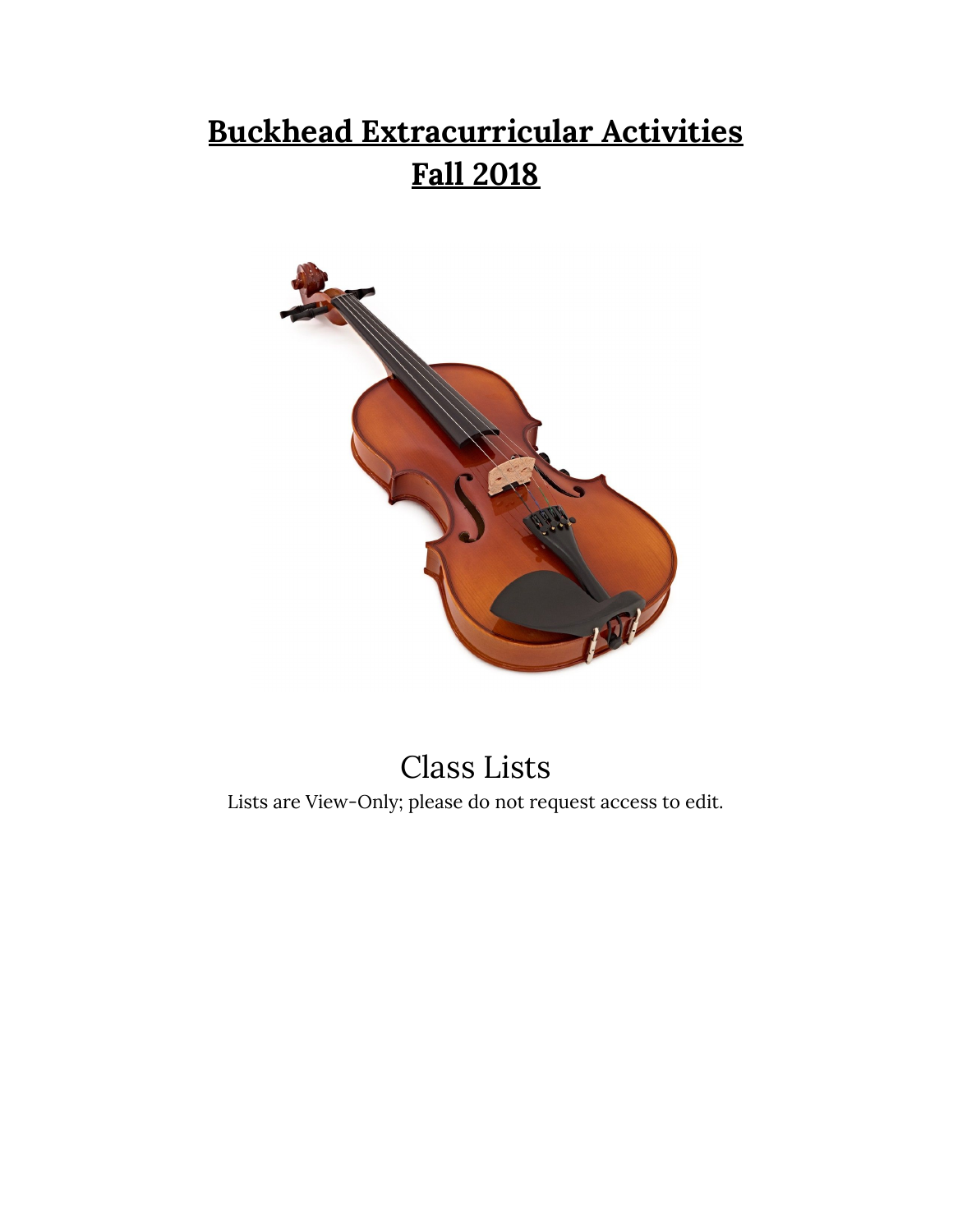## Suzuki Scholars: Mandarin (PrePrimary) -- Tuesday

This class is taught by Ms. Mei Lee.

### **2:45pm - 3:15pm weekly -- meeting downstairs**

| Name                     | <b>Classroom</b> | <b>Check In</b> | <b>Check Out</b> |
|--------------------------|------------------|-----------------|------------------|
| <b>Bess Curtis</b>       | PrePrimary 2     |                 |                  |
| <b>Stanton Dougherty</b> | PrePrimary 2     |                 |                  |
| <b>Brenner Tsang</b>     | PrePrimary 3     |                 |                  |
| Kristina Still           | PrePrimary 4     |                 |                  |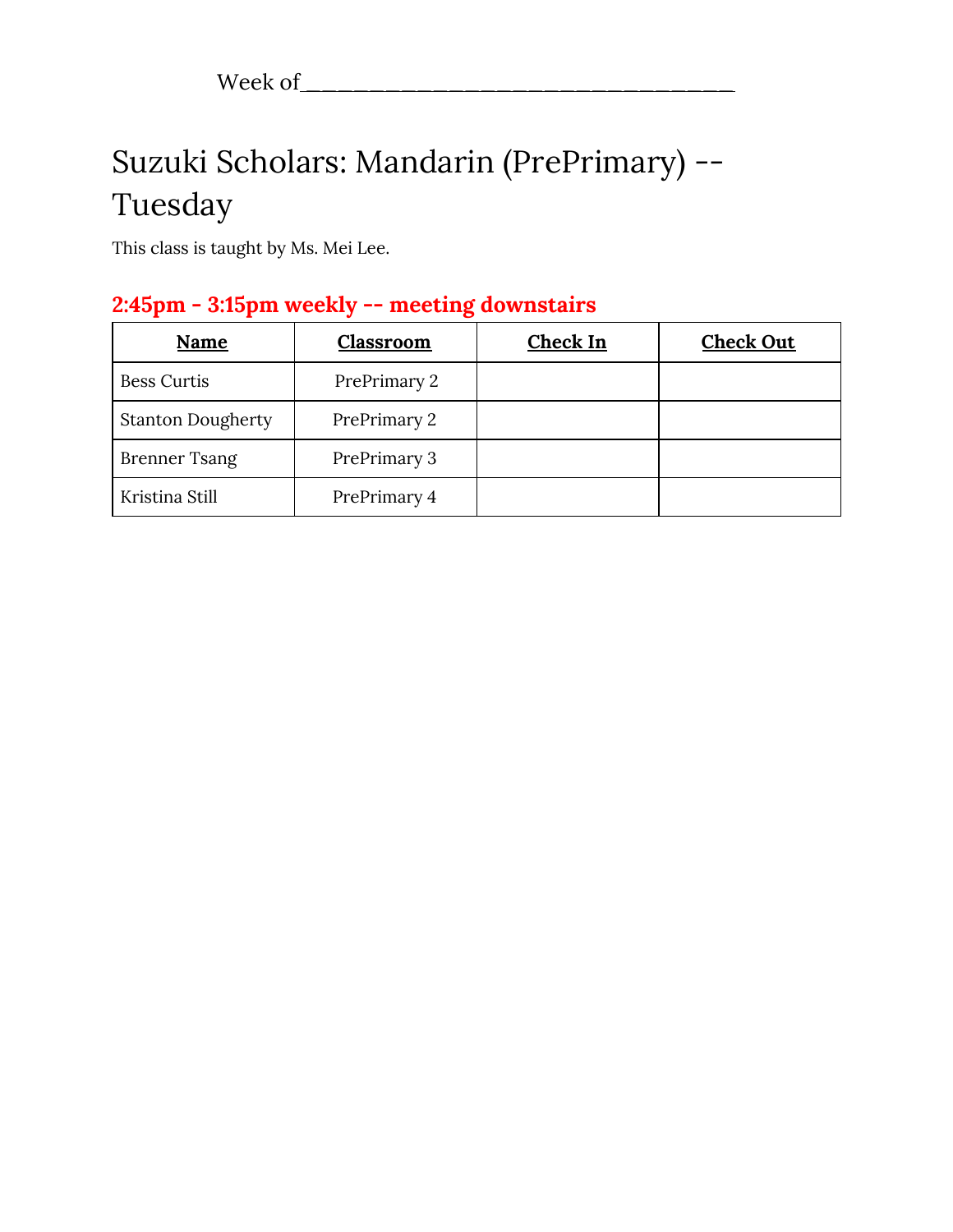### Suzuki Scholars: Mandarin (Primary) -- Tuesday

This class is taught by Ms. Mei Lee.

| 3:20 pm - 4:00 pm (Advanced Students) weekly |  |
|----------------------------------------------|--|
|                                              |  |

| Name                    | <b>Classroom</b> | Check In | <b>Check Out</b> |
|-------------------------|------------------|----------|------------------|
| Kabir Bhargava          | Primary 1        |          |                  |
| Milania Smith           | Primary 1        |          |                  |
| Ruby King               | Primary 2        |          |                  |
| Joseph Nguyen           | Primary 2        |          |                  |
| <b>Charlotte Curtis</b> | Primary 4        |          |                  |
| Logan Walling           | Primary 4        |          |                  |
| Sahana Rajani           | Primary 6        |          |                  |

### **4:15 pm - 4:45 pm (Beginning Students) weekly**

| <b>Name</b>     | Classroom | Check In | <b>Check Out</b> |
|-----------------|-----------|----------|------------------|
| Lillian Schmitt | Primary 1 |          |                  |
| Helen Doncaster | Primary 2 |          |                  |
| Abree Trahan    | Primary 3 |          |                  |
| Hugo Hoffman    | Primary 6 |          |                  |
| Chloe Brod      | Primary 6 |          |                  |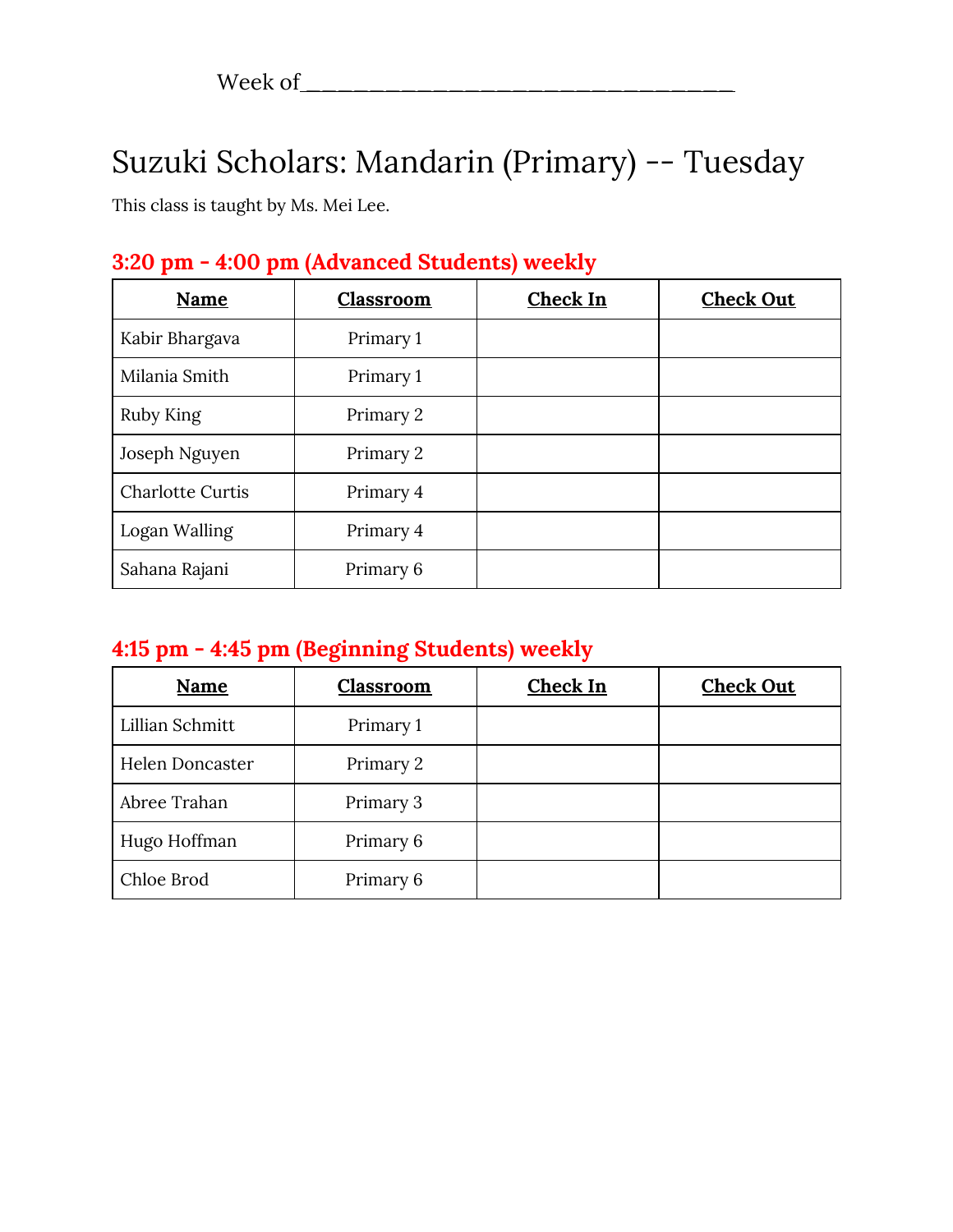## Suzuki Scholars: Spanish (PrePrimary) -- Wednesday

This class is taught by Ms. Liliana.

### **2:30pm - 3:00pm weekly**

| Name            | <b>Classroom</b>                      | <b>Check In</b> | <b>Check Out</b> |
|-----------------|---------------------------------------|-----------------|------------------|
| Ella Smith      | PrePrimary 1                          |                 |                  |
| Landon Benjamin | PrePrimary 3                          |                 |                  |
| Hattie Farkas   | PrePrimary 4                          |                 |                  |
| Kristina Still  | PrePrimary 4*<br>Downstairs till 8/22 |                 |                  |

**\* There will be lessons that incorporate food tasting. If your child has any specific allergies, please contact Miss Liliana at [mrodriguez@suzukischool.com](mailto:mrodriguez@suzukischool.com) and cc [kwalker@suzukischool.com](mailto:kwalker@suzukischool.com)**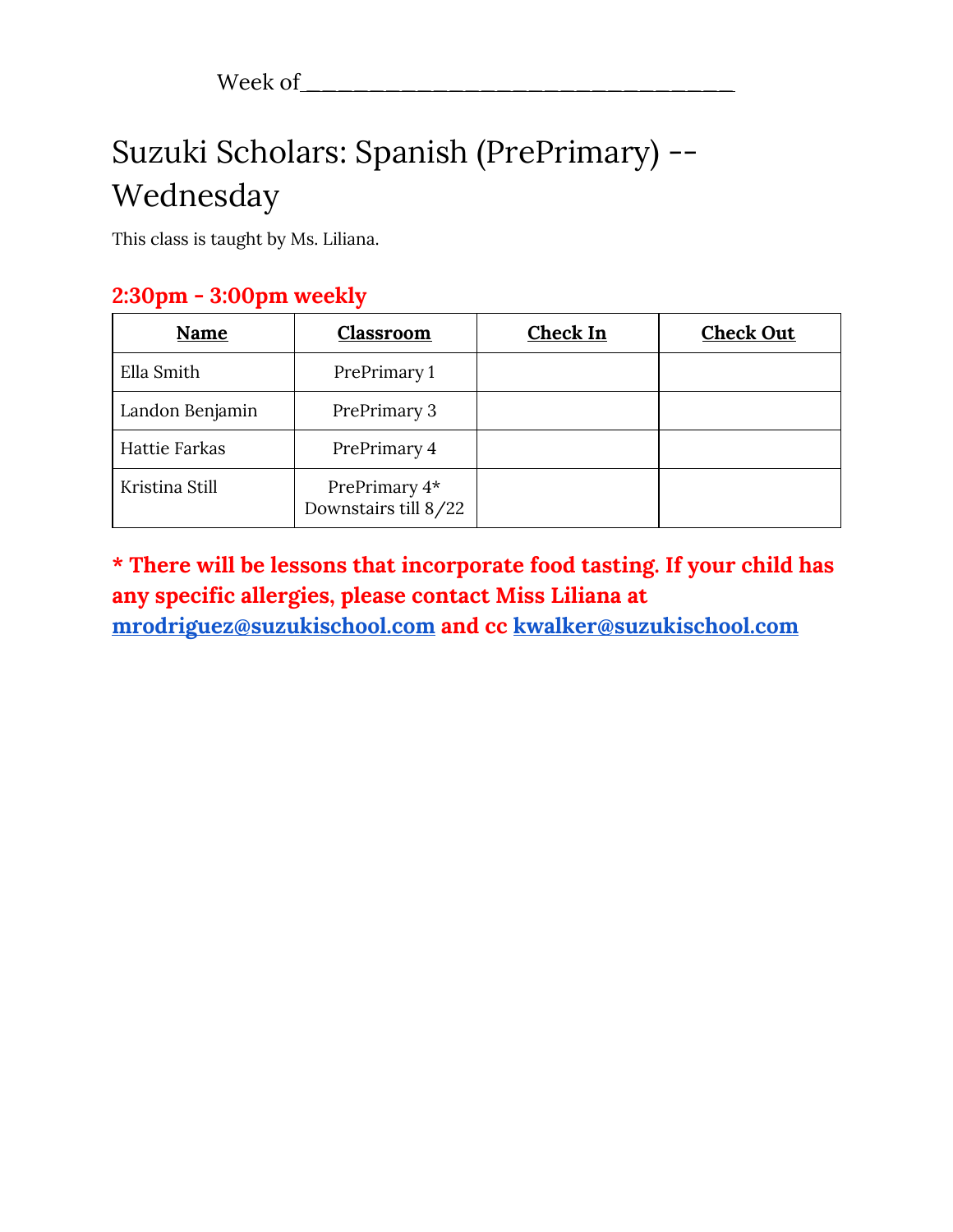# Suzuki Scholars: Spanish (Primary) -- Monday

This class is taught by Ms. Liliana.

| <b>Name</b>    | Classroom | Check In | <b>Check Out</b> |
|----------------|-----------|----------|------------------|
| Kabir Bhargava | Primary 1 |          |                  |
| Micah Betton   | Primary 2 |          |                  |
| Sadie Preis    | Primary 2 |          |                  |
| Witt Ames      | Primary 4 |          |                  |
| Joyce Jiang    | Primary 5 |          |                  |

**\* There will be lessons that incorporate food tasting. If your child has any specific allergies, please contact Miss Liliana at**

**[mrodriguez@suzukischool.com](mailto:mrodriguez@suzukischool.com) and cc [kwalker@suzukischool.com](mailto:kwalker@suzukischool.com)**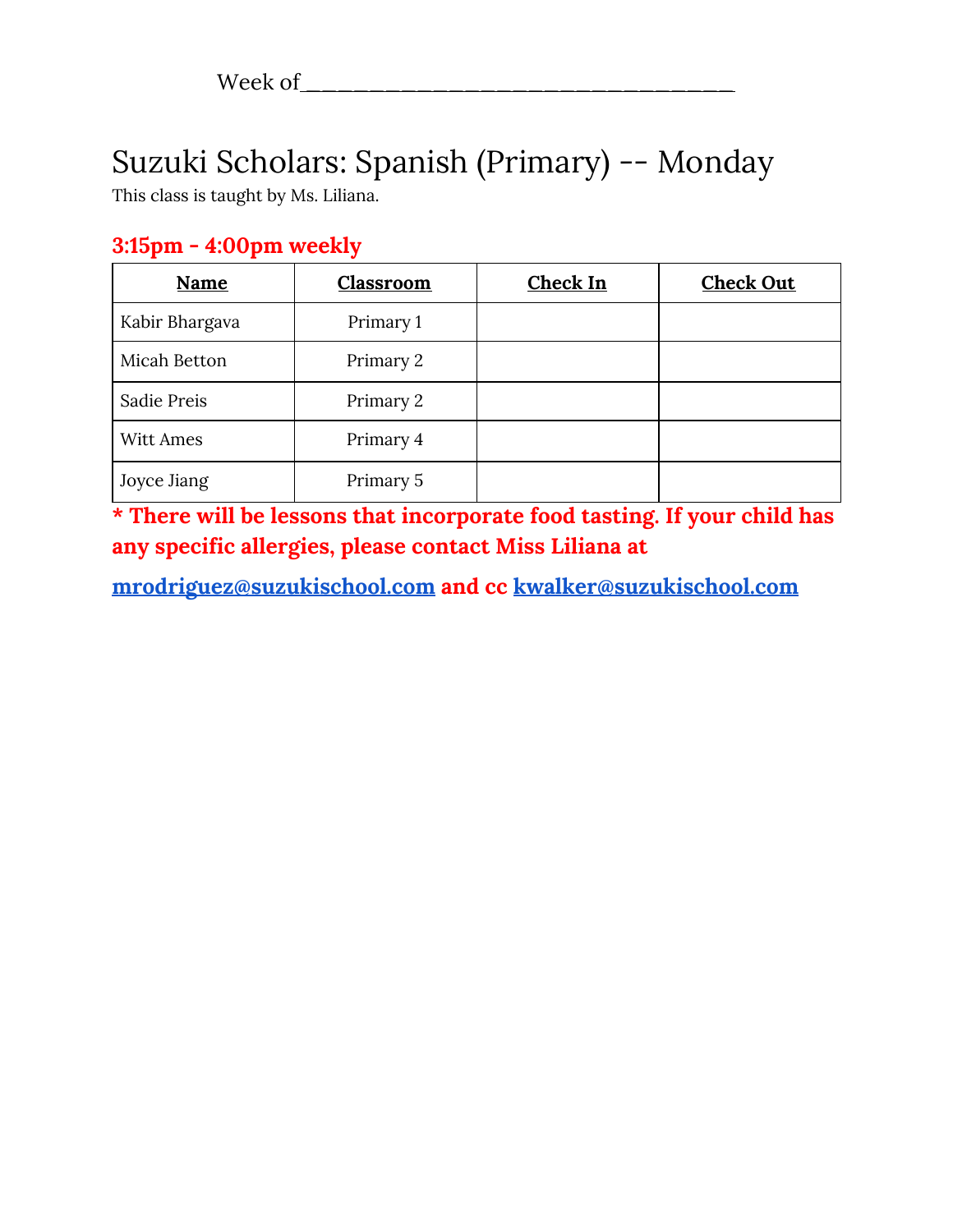### Suzuki Scholars: Spanish (Primary) -- Wednesday

This class is taught by Ms. Liliana.

| $3:15$ pm - $4:00$ pm weekly |  |
|------------------------------|--|
|                              |  |

| Name          | Classroom | Check In | <b>Check Out</b> |
|---------------|-----------|----------|------------------|
| Haala Ahmed   | Primary 1 |          |                  |
| Gloria Delsa  | Primary 1 |          |                  |
| Aaron Kapur   | Primary 4 |          |                  |
| Olivia Bouton | Primary 5 |          |                  |
| Matilde Orso  | Primary 5 |          |                  |
| Chloe Brod    | Primary 6 |          |                  |

**\* There will be lessons that incorporate food tasting. If your child has any specific allergies, please contact Miss Liliana at [mrodriguez@suzukischool.com](mailto:mrodriguez@suzukischool.com) and cc [kwalker@suzukischool.com](mailto:kwalker@suzukischool.com)**

### **4:00pm - 4:45pm weekly**

| Name                   | Classroom | <b>Check In</b> | <b>Check Out</b> |
|------------------------|-----------|-----------------|------------------|
| Eleonore Jackson       | Primary 1 |                 |                  |
| Kingston Bennett       | Primary 2 |                 |                  |
| Mia Golemi             | Primary 2 |                 |                  |
| Cynthia Donley         | Primary 4 |                 |                  |
| Emmeline Mikosz-Siegel | Primary 4 |                 |                  |

**\* There will be lessons that incorporate food tasting. If your child has any specific allergies, please contact Miss Liliana at [mrodriguez@suzukischool.com](mailto:mrodriguez@suzukischool.com) and cc [kwalker@suzukischool.com](mailto:kwalker@suzukischool.com)**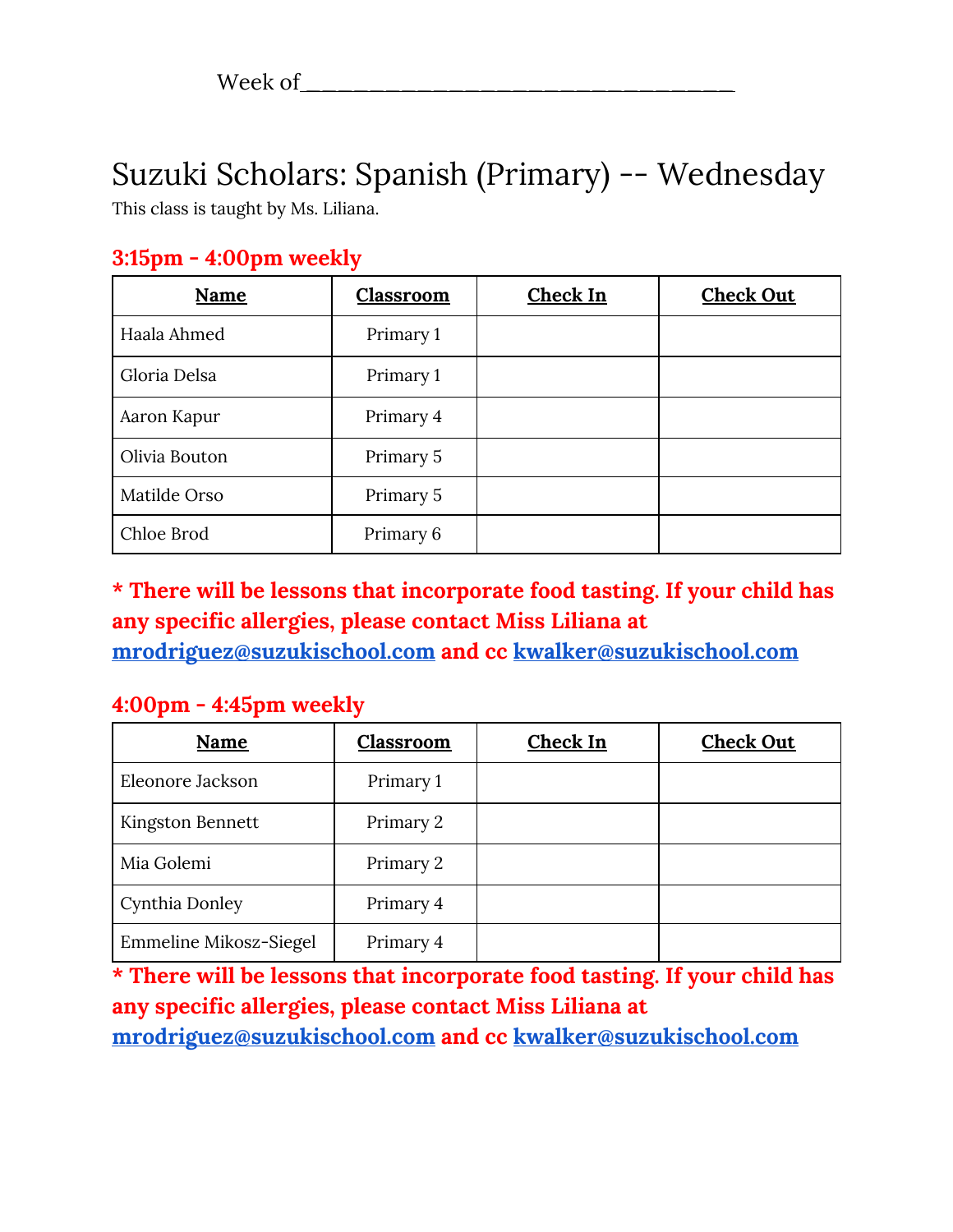# Suzuki Scholars: Spanish (Primary) -- Thursday

This class is taught by Ms. Liliana.

### **3:00pm - 3:45pm weekly**

| Name                     | Classroom | Check In | <b>Check Out</b> |
|--------------------------|-----------|----------|------------------|
| <b>Evangeline George</b> | Primary 1 |          |                  |
| <b>Alexander Needles</b> | Primary 3 |          |                  |
| Raehan Sawhney           | Primary 3 |          |                  |
| Lucas Swartz             | Primary 3 |          |                  |
| Ryals Wadsworth          | Primary 3 |          |                  |

**\* There will be lessons that incorporate food tasting. If your child has any specific allergies, please contact Miss Liliana at**

**[mrodriguez@suzukischool.com](mailto:mrodriguez@suzukischool.com) and cc [kwalker@suzukischool.com](mailto:kwalker@suzukischool.com)**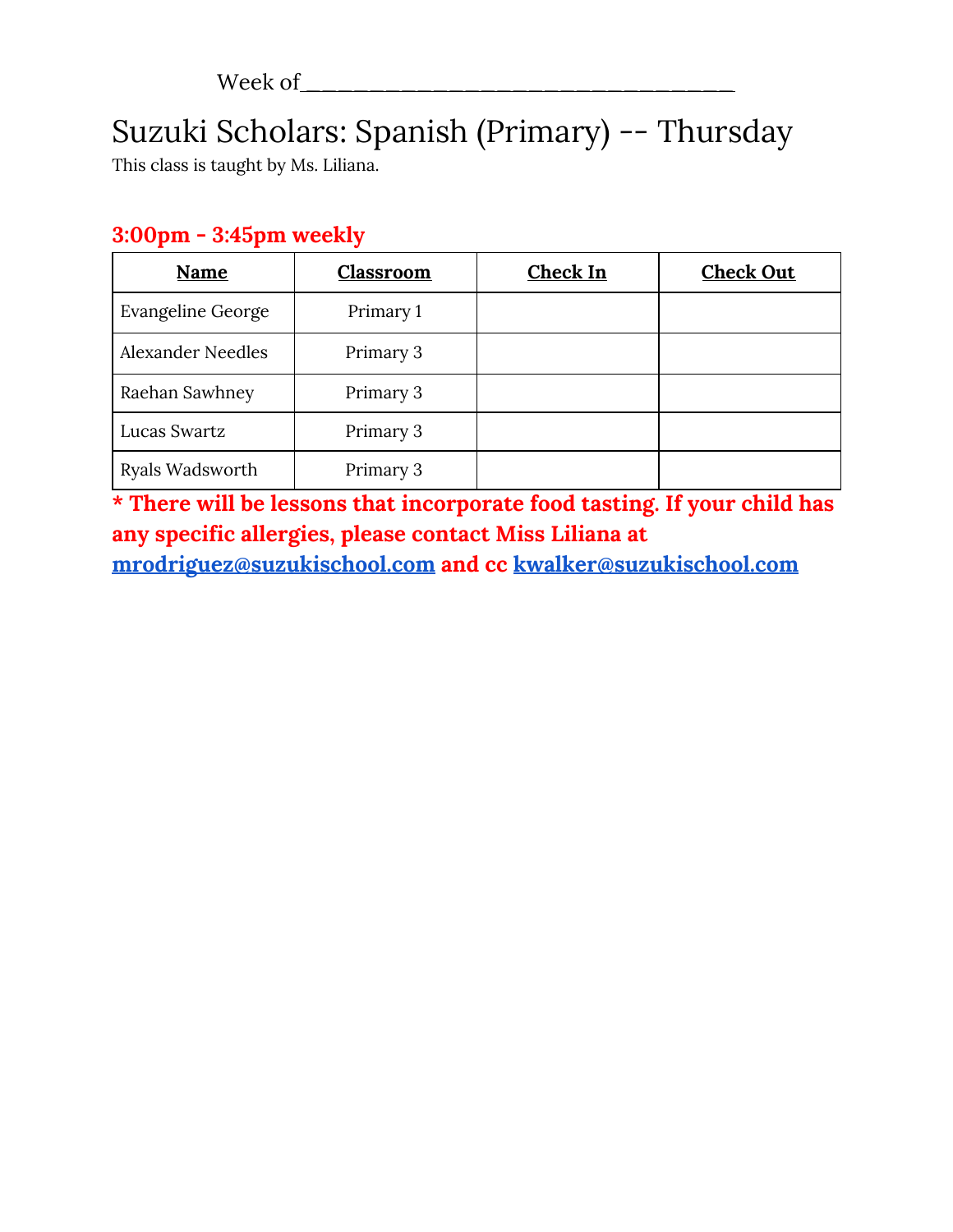# Exploring Music: Percussion (PrePrimary) -- Tuesday

We are offering our very popular Percussion Ensemble extracurricular class to our Pre-Primary students! This class focuses on playing a variety of instruments from around the world including the djembe, tubano, glockenspiel, xylophone, cabasa, and many other instruments. Parents and friends are invited to the last class of the semester to share in the drumming fun. Your child must be 2 years old to register for this class. This class is taught by Ms. Enid.. **This class meets once a week from August 13th, 2018 to December 17th, 2018.**

| Name                   | <b>Classroom</b> | Check In | <b>Check Out</b> |
|------------------------|------------------|----------|------------------|
| Thayre Graf            | PrePrimary 1     |          |                  |
| Olivia Grier           | PrePrimary 1     |          |                  |
| Ryan Lusky             | PrePrimary 1     |          |                  |
| <b>Cassius Bennett</b> | PrePrimary 2     |          |                  |
| Calista Digwal         | PrePrimary 4     |          |                  |

### **2:45pm - 3:15pm weekly**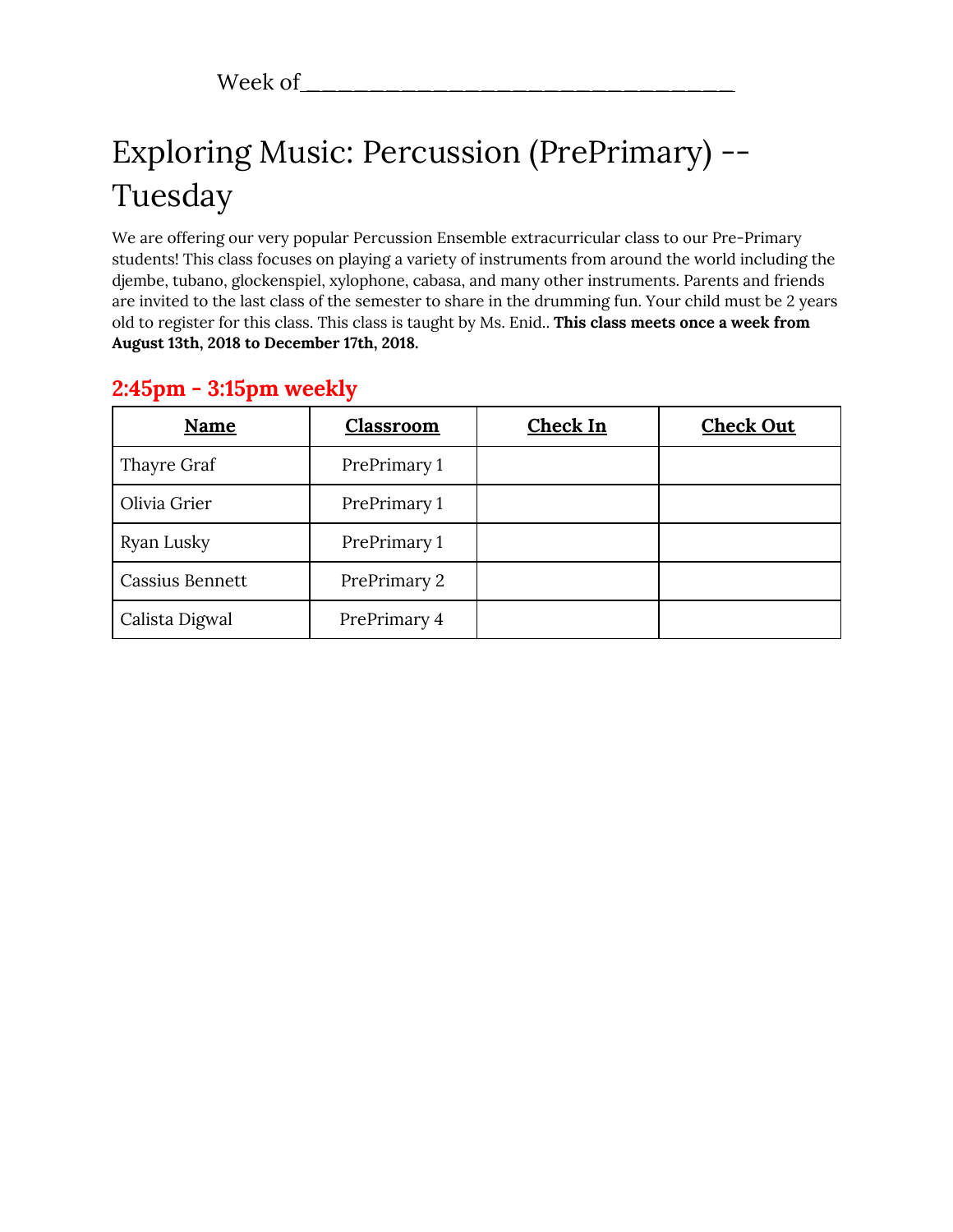# Exploring Music: STEAM & Music (Primary) -- Wednesday

Music has a deep connection to science and engineering through disciplines like acoustics, physics, psychology, computer science and sound engineering. Using fun (and of course, safe!) demonstrations and experiments, we will study waves and vibrations, how sounds can affect moods, how sound reacts in different materials, and even some ear anatomy. STEAM and Music is an immersive and interactive way to get students to observe the world around them, and to give them the tools to study those observations. This class will be taught by Ms Enid. **This class meets once a week from August 13th, 2018 to December 17th, 2018.**

| Name                 | Classroom | <b>Check In</b> | <b>Check Out</b> |
|----------------------|-----------|-----------------|------------------|
| Emmeline Ha          | Primary 1 |                 |                  |
| Sophie Sailers       | Primary 1 |                 |                  |
| Camden Webb          | Primary 1 |                 |                  |
| <b>Emily Edwards</b> | Primary 3 |                 |                  |
| Finn Chollett        | Primary 4 |                 |                  |
| Aria Sawhney         | Primary 6 |                 |                  |

#### **12:45pm - 1:15pm weekly**

#### **11:30am - 12:00pm weekly**

| Name               | Classroom | Check In | <b>Check Out</b> |
|--------------------|-----------|----------|------------------|
| Hugo Benet         | Primary 3 |          |                  |
| Raehan Sawhney     | Primary 3 |          |                  |
| Jansen Rams        | Primary 4 |          |                  |
| Ella Kate Chenevey | Primary 5 |          |                  |
| Oliver Edwards     | Primary 5 |          |                  |
| Lenox Walker       | Primary 5 |          |                  |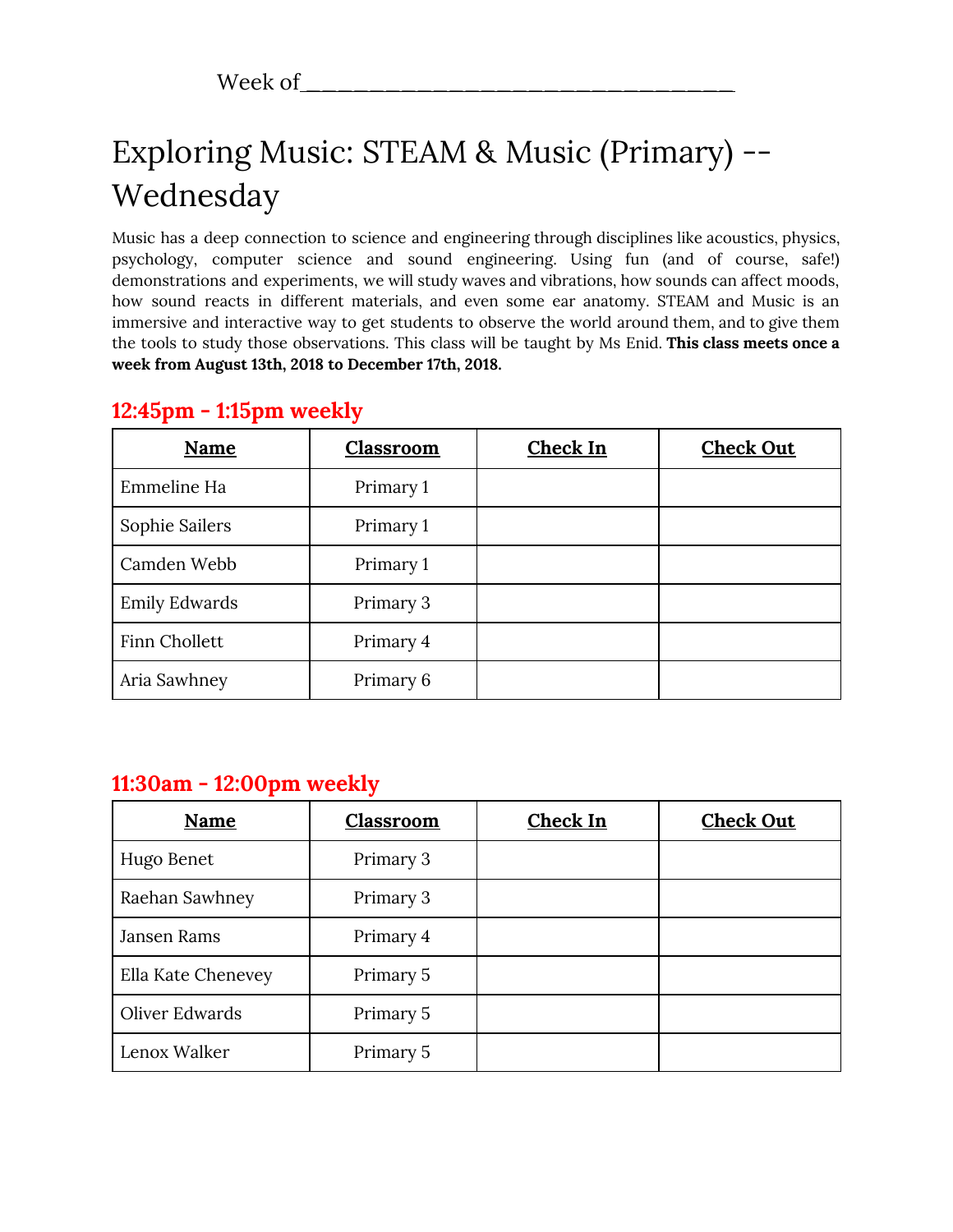# Exploring Music: Broadway (Primary) -- Thursday

This popular class will explore the concepts of stage acting, enunciation, singing, and performing, culminating in a performance by our students! This class will be instructed by Ms Enid. **This class meets once a week from August 13th, 2018 to December 17th, 2018.**

| <b>Name</b>             | Classroom | Check In | <b>Check Out</b> |
|-------------------------|-----------|----------|------------------|
| Gloria Desla            | Primary 1 |          |                  |
| Sadie Preis             | Primary 2 |          |                  |
| <b>Charlotte Curtis</b> | Primary 4 |          |                  |
| Joyce Jiang             | Primary 5 |          |                  |
| Lucy Keenum             | Primary 5 |          |                  |
| Chloe Brod              | Primary 6 |          |                  |

### **3:15pm - 3:45pm weekly**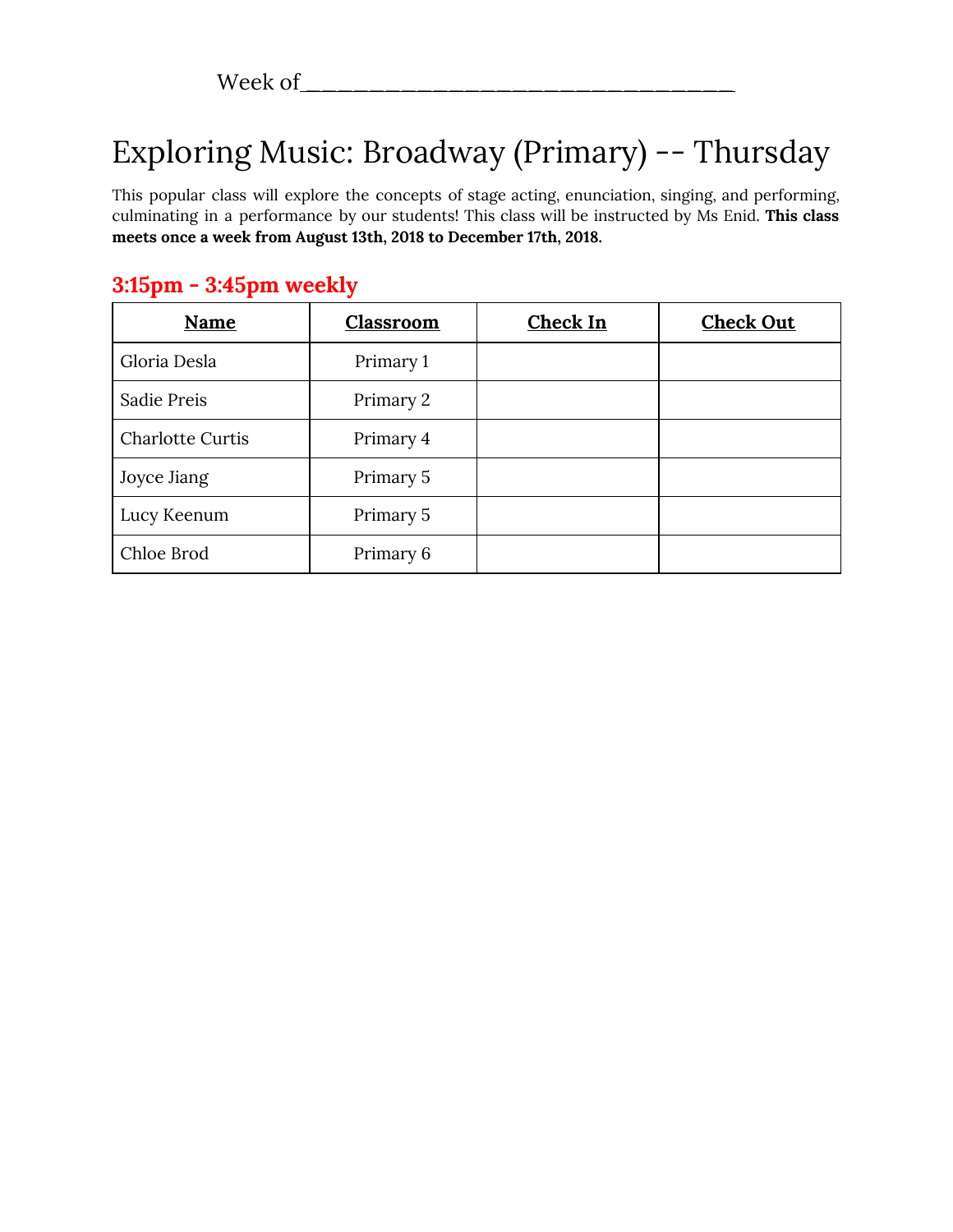## Exploring Music: Piano (PrePrimary) -- Friday

**This class is taught by Ms. Tricia. This class meets once a week from August 13th, 2018 to December 17th, 2018.**

#### **8:30am - 9:00am weekly**

| Name         | Classroom    | Check In | <b>Check Out</b> |
|--------------|--------------|----------|------------------|
| Thayre Graf  | PrePrimary 1 |          |                  |
| Olivia Grier | PrePrimary 1 |          |                  |

#### **9:15am - 9:45am weekly**

| <b>Name</b>    | <b>Classroom</b>                | <b>Check In</b> | <b>Check Out</b> |
|----------------|---------------------------------|-----------------|------------------|
| Liam Lindsey   | PrePrimary 2                    |                 |                  |
| Mazz Marr      | PrePrimary 3                    |                 |                  |
| Mark Peterson  | PrePrimary 4                    |                 |                  |
| Kristina Still | PrePrimary 4 *<br>Starting 8/22 |                 |                  |

#### **10:00am - 10:30am weekly**

| Name                 | <b>Classroom</b> | Check In | <b>Check Out</b> |
|----------------------|------------------|----------|------------------|
| Ella Smith           | PrePrimary 1     |          |                  |
| <b>Brenner Tsang</b> | PrePrimary 3     |          |                  |
| <b>Hattie Farkas</b> | PrePrimary 4     |          |                  |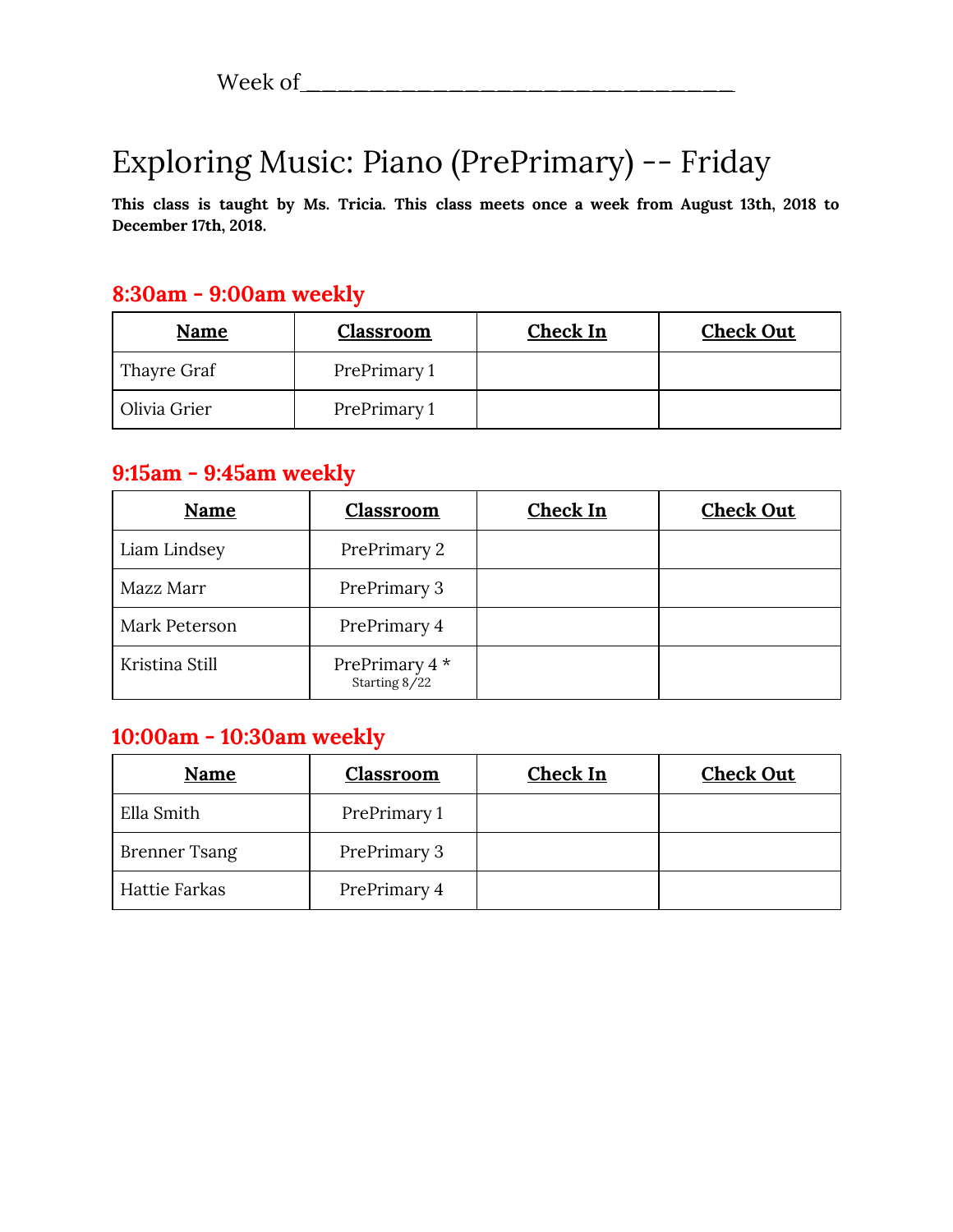## Exploring Music: Piano (Primary) -- Friday (1/2)

**This class is taught by Ms. Tricia. This class meets once a week from August 13th, 2018 to December 17th, 2018.**

#### **10:45am - 11:15am weekly**

| <b>Name</b>    | <b>Classroom</b> | Check In | <b>Check Out</b> |
|----------------|------------------|----------|------------------|
| Mia Golemi     | Primary 2        |          |                  |
| Evan Schroeder | Primary 3        |          |                  |
| Abree Trahan   | Primary 3        |          |                  |
| Josiah Horne   | Primary 5        |          |                  |

#### **11:30am - 12:00pm weekly**

| <b>Name</b>      | <b>Classroom</b> | <b>Check In</b> | <b>Check Out</b> |
|------------------|------------------|-----------------|------------------|
| Eleonore Jackson | Primary 1        |                 |                  |
| Cynthia Donley   | Primary 4        |                 |                  |
| Charles Kountz   | Primary 5        |                 |                  |
| Matilde Orso     | Primary 5        |                 |                  |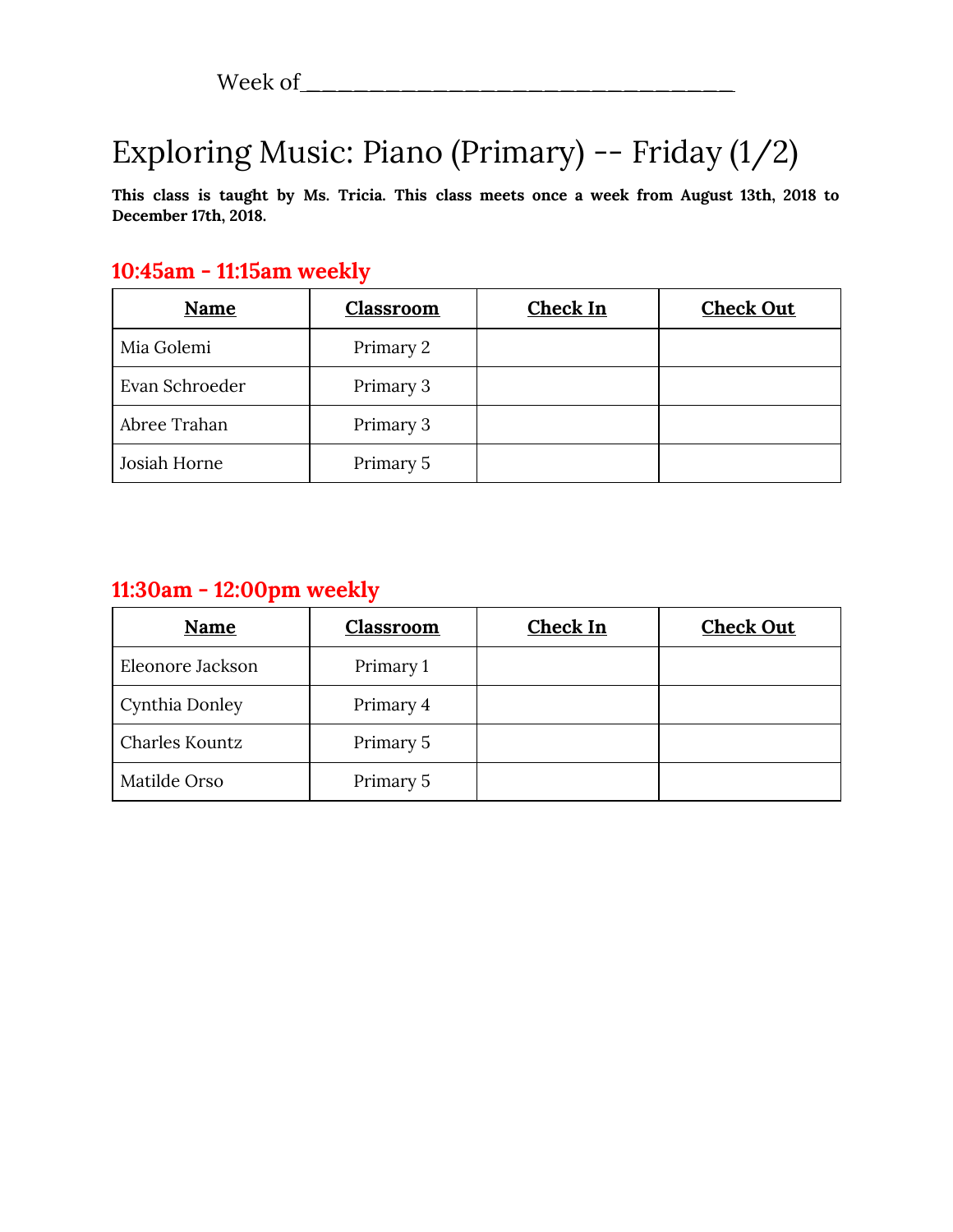## Exploring Music: Piano (Primary) -- Friday (2/2)

**This class is taught by Ms. Tricia. This class meets once a week from August 13th, 2018 to December 17th, 2018.**

### **12:15pm - 12:45pm weekly**

| <b>Name</b>    | <b>Classroom</b> | <b>Check In</b> | <b>Check Out</b> |
|----------------|------------------|-----------------|------------------|
| Ellis Sera     | Primary 3        |                 |                  |
| Jacob Alterman | Primary 5        |                 |                  |
| Joyce Jiang    | Primary 5        |                 |                  |
| Hugo Hoffman   | Primary 6        |                 |                  |

#### **2:45pm - 3:15pm weekly**

| <b>Name</b>          | <b>Classroom</b> | <b>Check In</b> | <b>Check Out</b> |
|----------------------|------------------|-----------------|------------------|
| Joseph Nguyen        | Primary 2        |                 |                  |
| Sophie Wehbi         | Primary 2        |                 |                  |
| Nolan Barnes         | Primary 4        |                 |                  |
| <b>Haley Barnaby</b> | Primary 6        |                 |                  |

#### **3:30pm - 4:00pm weekly**

| Name                   | <b>Classroom</b> | Check In | <b>Check Out</b> |
|------------------------|------------------|----------|------------------|
| Haala Ahmed            | Primary 1        |          |                  |
| Roman Rapetti Falco    | Primary 1        |          |                  |
| Emmeline Mikosz-Siegel | Primary 4        |          |                  |
| Rawson Bolch           | Primary 5        |          |                  |
| Andrew Mei             | Primary 5        |          |                  |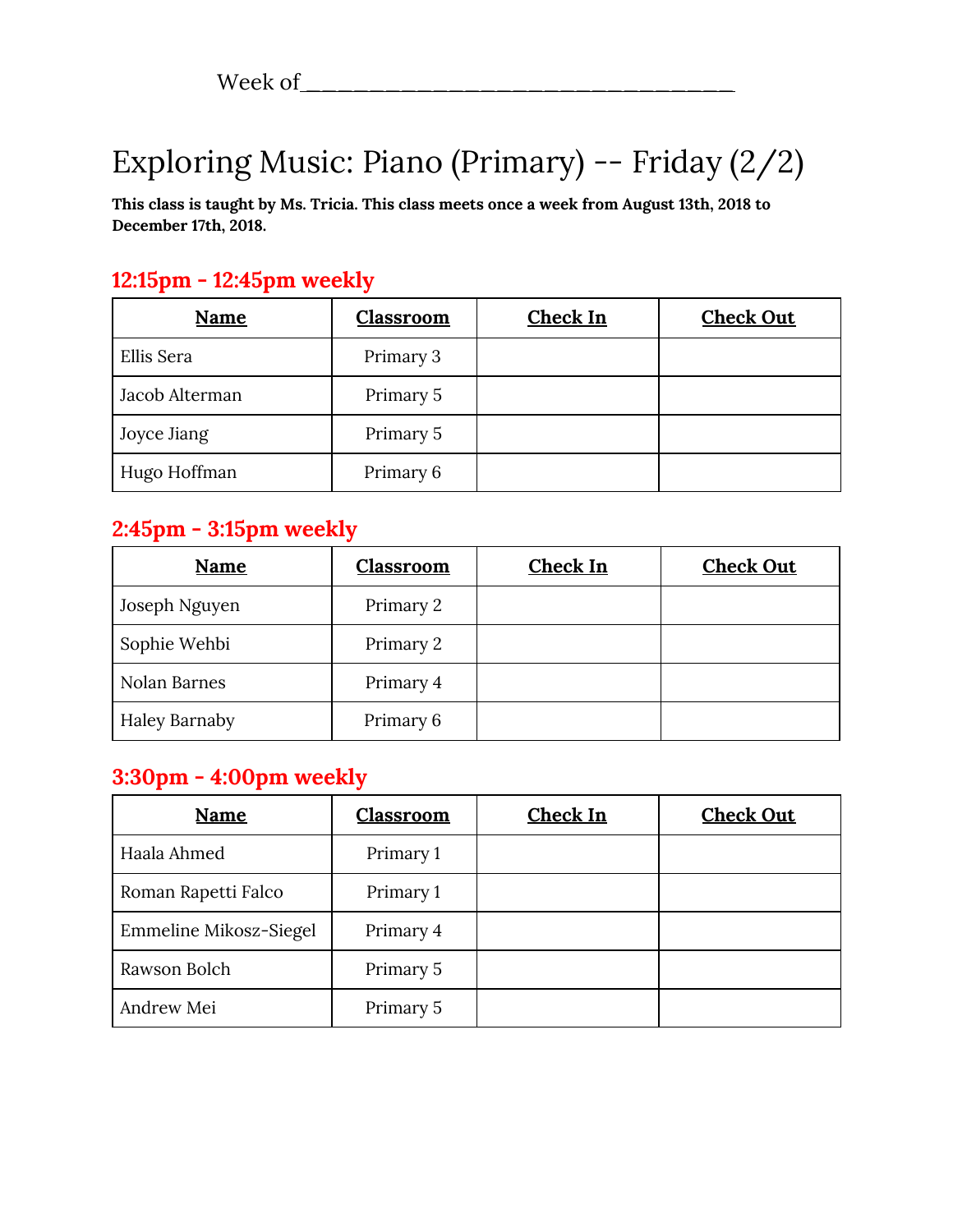### Exploring Music: Violin -- Wednesday

**This class is taught by Ms. Tricia. This class meets once a week from August 13th, 2018 to December 17th, 2018.**

### **12:15pm - 12:45pm weekly**

| <b>Name</b>   | <b>Classroom</b> | <b>Check In</b> | <b>Check Out</b> |
|---------------|------------------|-----------------|------------------|
| Milania Smith | Primary 1        |                 |                  |
| Haig McGrath  | Primary 2        |                 |                  |
| William Kong  | Primary 4        |                 |                  |

#### **2:45pm - 3:15pm weekly**

| <b>Name</b>           | <b>Classroom</b> | <b>Check In</b> | <b>Check Out</b> |
|-----------------------|------------------|-----------------|------------------|
| Kabir Bhargava        | Primary 1        |                 |                  |
| Liam Darcy            | Primary 4        |                 |                  |
| Arjun Contractor-Bali | Primary 6        |                 |                  |
| Jackie Shepherd       | Primary 6        |                 |                  |

#### **3:30pm - 4:00pm weekly**

| <b>Name</b>             | Classroom | Check In | <b>Check Out</b> |
|-------------------------|-----------|----------|------------------|
| Virginia Ezzell         | Primary 2 |          |                  |
| Madison Smith           | Primary 3 |          |                  |
| <b>Charlotte Curtis</b> | Primary 4 |          |                  |
| Logan Walling           | Primary 4 |          |                  |
| Sahana Rajani           | Primary 6 |          |                  |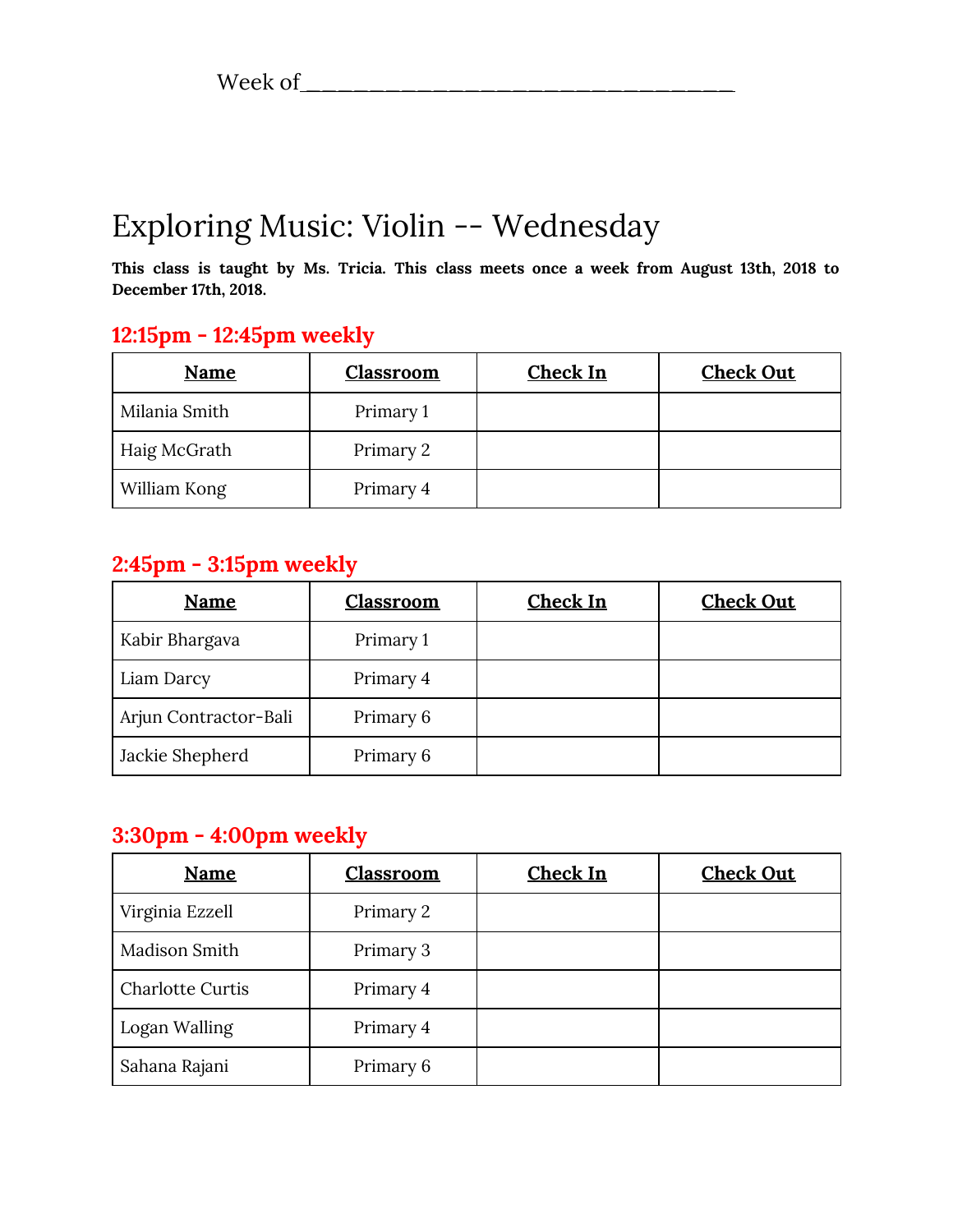### Suzuki Moves: Basketball (Primary) -- Monday

#### **This class is taught by Coach Carmen.**

### **3:00pm - 3:30pm weekly**

| Name              | <b>Classroom</b> | <b>Check In</b> | <b>Check Out</b> |
|-------------------|------------------|-----------------|------------------|
| Miles DeRossett   | Primary 1        |                 |                  |
| Callan Scarminach | Primary 1        |                 |                  |
| Callan Walker     | Primary 2        |                 |                  |
| Finn Chollett     | Primary 4        |                 |                  |
| Logan Walling     | Primary 4        |                 |                  |
| Jacob Alterman    | Primary 5        |                 |                  |
| Chloe Brod        | Primary 6        |                 |                  |

### **3:40pm - 4:10pm weekly**

| Name                | Classroom | Check In | <b>Check Out</b> |
|---------------------|-----------|----------|------------------|
| Roman Rapetti-Falco | Primary 1 |          |                  |
| Kingston Bennett    | Primary 2 |          |                  |
| Ford Hickman        | Primary 3 |          |                  |
| Ethan Mohr          | Primary 3 |          |                  |
| Nicholas Aquino     | Primary 5 |          |                  |
| Josiah Horne        | Primary 5 |          |                  |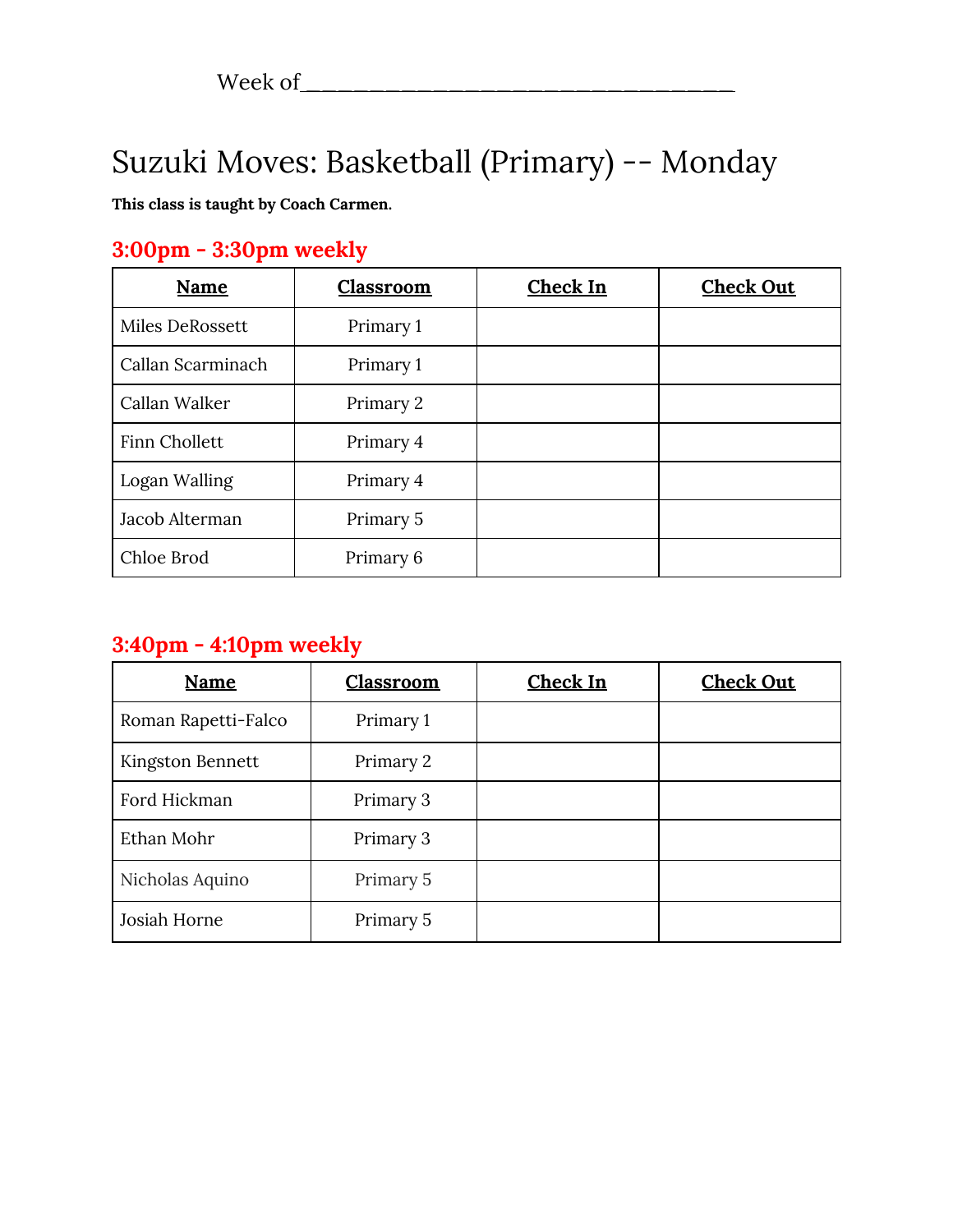# Suzuki Moves: Yoga (PrePrimary) -- Friday

**This class is taught by Coach Kia.**

### **2:30pm-3:00pm weekly**

| Name                   | Classroom    | <b>Check In</b> | <b>Check Out</b> |
|------------------------|--------------|-----------------|------------------|
| <b>Bess Curtis</b>     | PrePrimary 2 |                 |                  |
| Lucy Isenberg          | PrePrimary 2 |                 |                  |
| Mazz Marr              | PrePrimary 3 |                 |                  |
| <b>Hattie Farkas</b>   | PrePrimary 4 |                 |                  |
| Kaden Knaebel Griffith | PrePrimary 4 |                 |                  |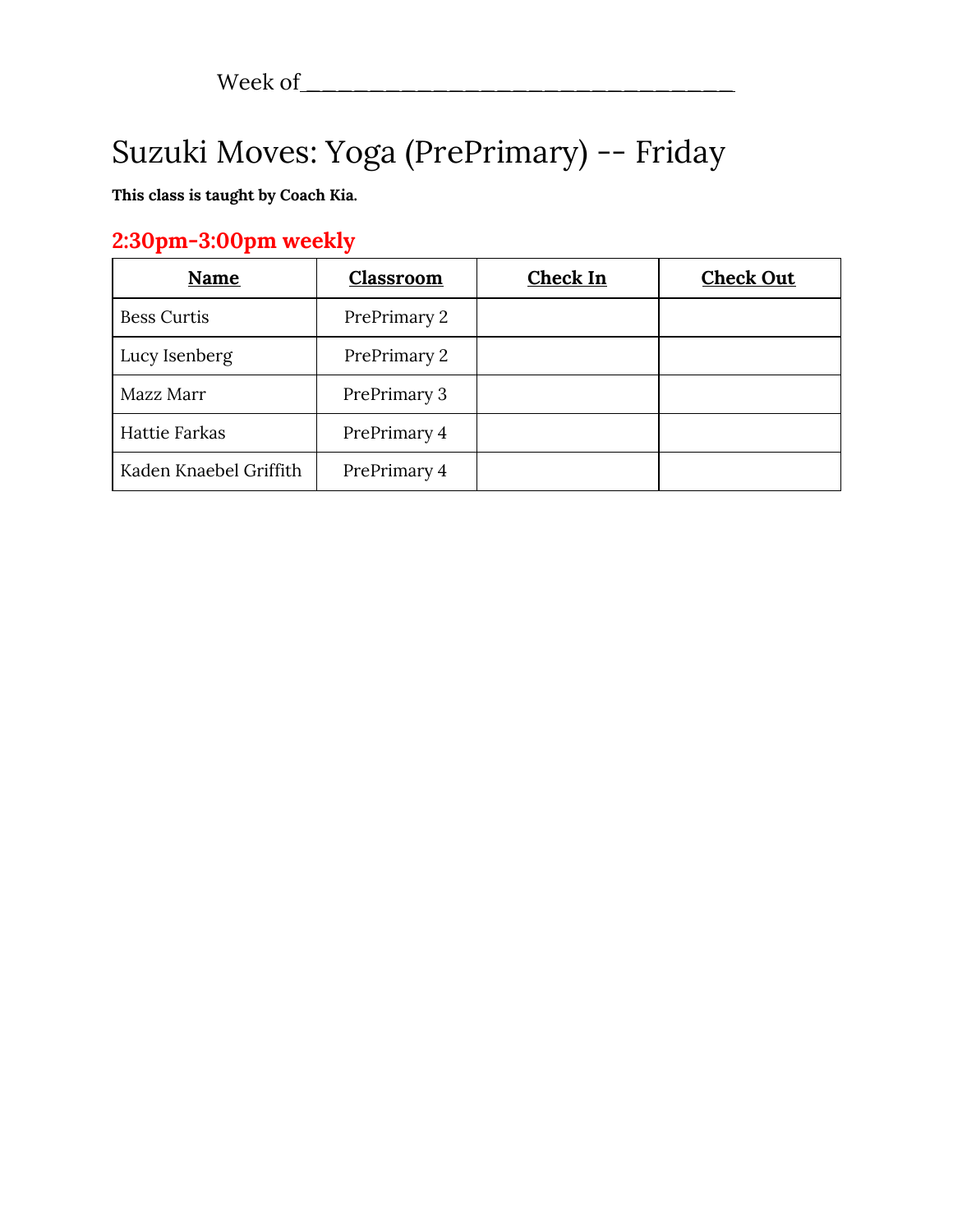## Suzuki Moves: Yoga (Primary) -- Friday

**The 12:45pm class is taught by Coach Kia, and the 3:00 pm class is taught by Coach Carmen.**

| <b>Name</b>              | <b>Classroom</b> | <b>Check In</b> | <b>Check Out</b> |
|--------------------------|------------------|-----------------|------------------|
| Marina Dangar            | Primary 1        |                 |                  |
| Virginia Ezzell          | Primary 2        |                 |                  |
| Callan Walker            | Primary 2        |                 |                  |
| <b>Alexander Needles</b> | Primary 3        |                 |                  |
| Declan Scarminach        | Primary 3        |                 |                  |
| Jackson Teel             | Primary 3        |                 |                  |
| <b>Charlotte Curtis</b>  | Primary 4        |                 |                  |
| Ella Kate Chenevey       | Primary 5        |                 |                  |
| Lucy Keenum              | Primary 5        |                 |                  |
| Sahana Rajani            | Primary 6        |                 |                  |

### **12:45pm - 1:30pm weekly (Coach Kia)**

### **3:00pm - 3:45pm weekly (Coach Carmen)**

| Name                 | Classroom | Check In | <b>Check Out</b> |
|----------------------|-----------|----------|------------------|
| Haala Ahmed          | Primary 1 |          |                  |
| Roman Rappeti-Falco  | Primary 1 |          |                  |
| Milania Smith        | Primary 1 |          |                  |
| <b>Brooks Herman</b> | Primary 3 |          |                  |
| Liam Darcy           | Primary 4 |          |                  |
| Joyce Jiang          | Primary 5 |          |                  |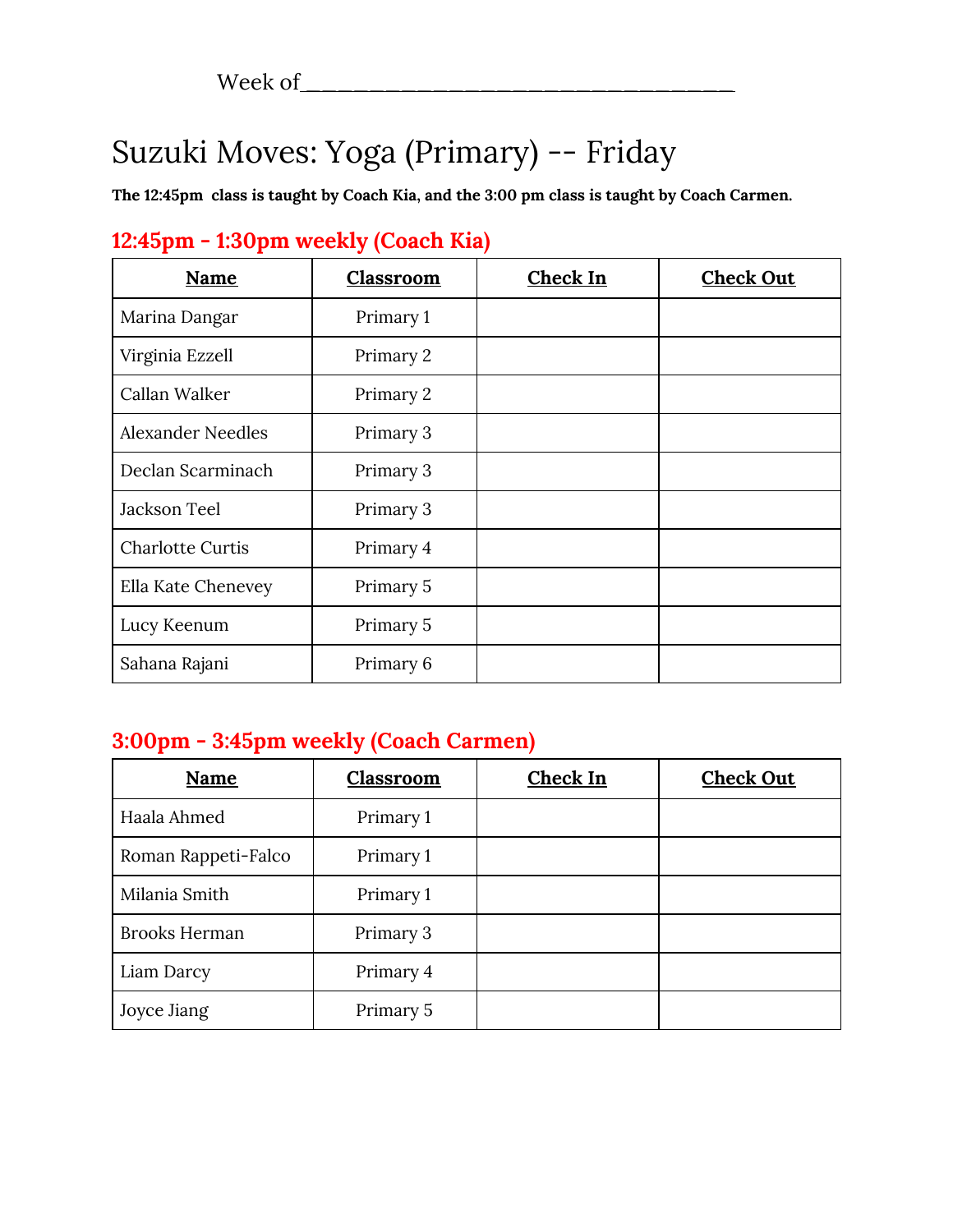## Tap/Ballet -- Tuesday

**This class is taught by Ashley with StudioGO Dance.**

Please contact Dana for any issues or to inquire about adding your child to this class. She can be **reached at dana.pritchard@studiogodance.com.**

| <b>Name</b>            | <b>Classroom</b> | <b>Check In</b> | <b>Check Out</b> |
|------------------------|------------------|-----------------|------------------|
| Haala Ahmed            | Primary 1        |                 |                  |
| Marina Dangar          | Primary 1        |                 |                  |
| <b>Addison Cheroff</b> | Primary 2        |                 |                  |
| Sophie Wehbi           | Primary 2        |                 |                  |
| Rosemary Cheshire      | Primary 4        |                 |                  |
| Maya Goldblum          | Primary 4        |                 |                  |
| Olivia Grace Bouton    | Primary 5        |                 |                  |
| Lucy Keenum            | Primary 5        |                 |                  |
| Matilde Orso           | Primary 5        |                 |                  |
| <b>Emery Balams</b>    | Primary 6        |                 |                  |
| Louise O               | Primary 6        |                 |                  |
| Aria Sawhney           | Primary 6        |                 |                  |

### **11:00am - 11:45am weekly**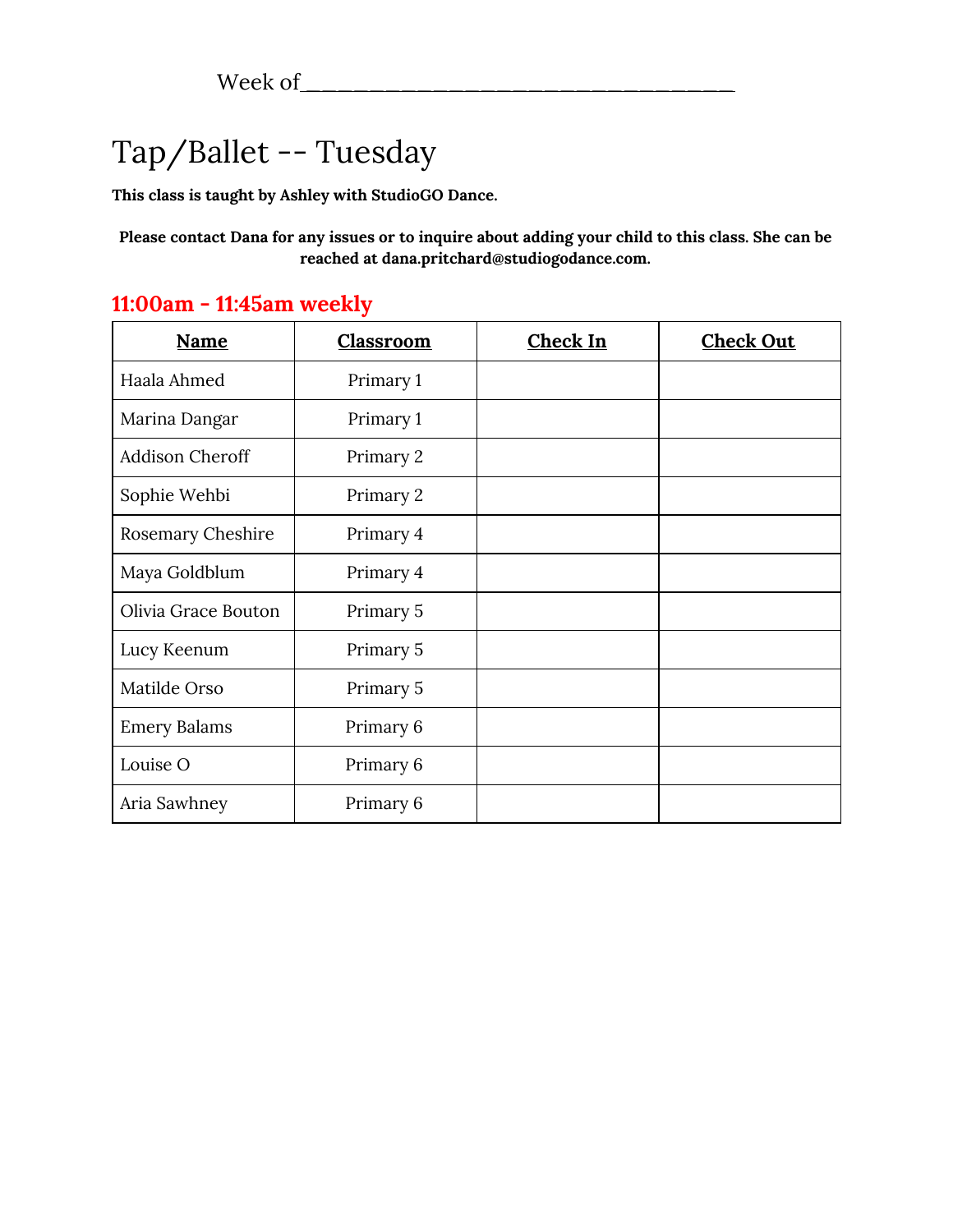## Tap/Ballet -- Wednesday

**This class is taught by Ashley with StudioGO Dance.**

Please contact Dana for any issues or to inquire about adding your child to this class. She can be **reached at dana.pritchard@studiogodance.com.**

| <b>Name</b>            | <b>Classroom</b> | <b>Check In</b> | <b>Check Out</b> |
|------------------------|------------------|-----------------|------------------|
| Emmeline Ha            | Primary 1        |                 |                  |
| Eleonore Jackson       | Primary 1        |                 |                  |
| Kitt Smith             | Primary 1        |                 |                  |
| <b>Helen Doncaster</b> | Primary 2        |                 |                  |
| Elizabeth Ning         | Primary 2        |                 |                  |
| Quinn Ou-Tim           | Primary 2        |                 |                  |
| <b>Emily Edwards</b>   | Primary 3        |                 |                  |
| Abree Trahan           | Primary 3        |                 |                  |
| Annabelle Zern         | Primary 5        |                 |                  |
| Chloe Brod             | Primary 6        |                 |                  |

#### **11:00am - 11:45am weekly**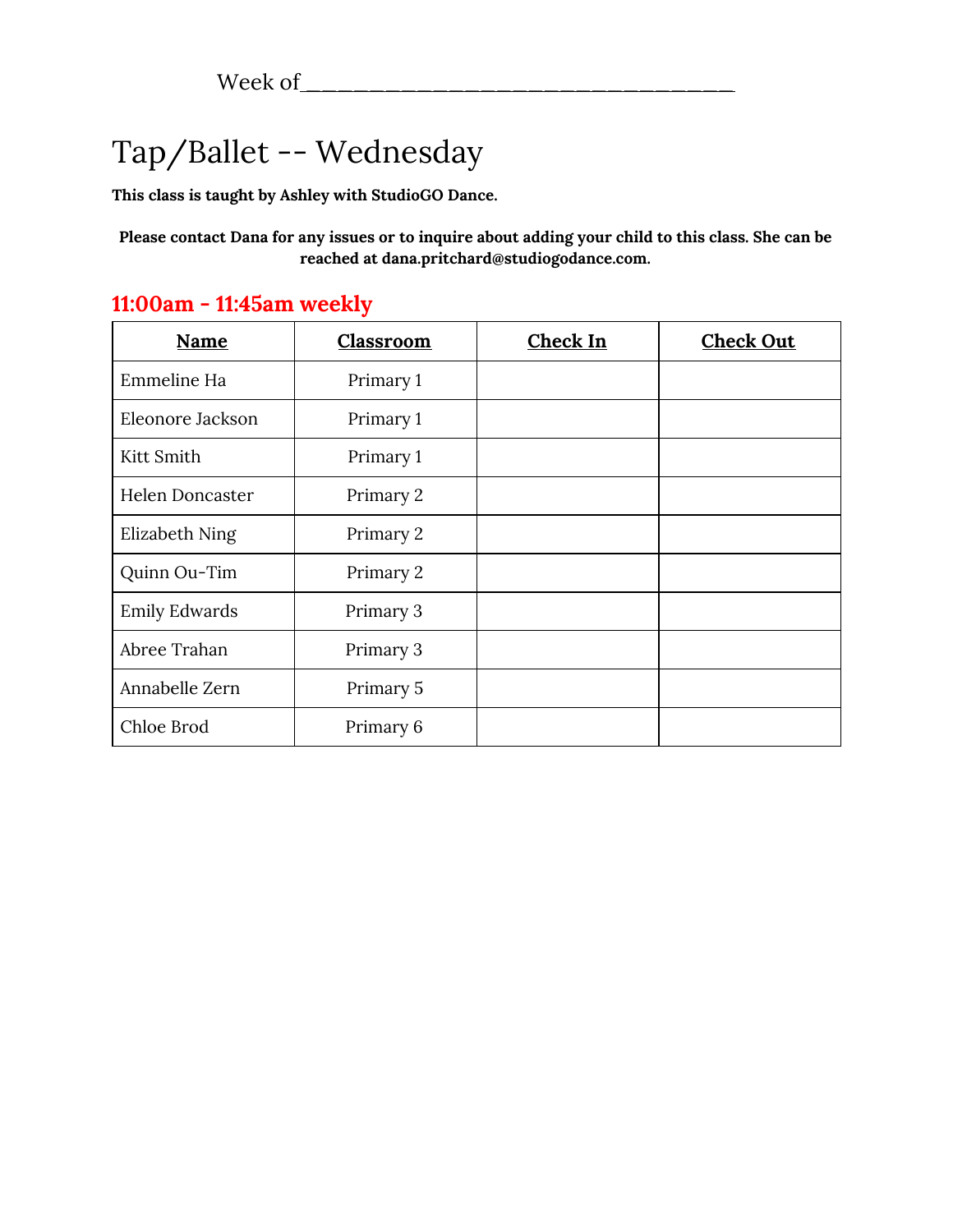## Tap/Ballet -- Thursday

**This class is taught by Ashley with StudioGO Dance.**

Please contact Dana for any issues or to inquire about adding your child to this class. She can be **reached at [dana.pritchard@studiogodance.com.](mailto:dana.pritchard@studiogodance.com)**

| <b>Name</b>             | <b>Classroom</b> | <b>Check In</b> | <b>Check Out</b> |
|-------------------------|------------------|-----------------|------------------|
| Lillian Schmitt         | Primary 1        |                 |                  |
| <b>Shipley Adams</b>    | Primary 2        |                 |                  |
| Avni Doshi              | Primary 2        |                 |                  |
| Ruby King               | Primary 2        |                 |                  |
| Keira McGrath           | Primary 3        |                 |                  |
| Kaitlyn Miller          | Primary 3        |                 |                  |
| Declan Scarminach       | Primary 3        |                 |                  |
| Madison Smith           | Primary 3        |                 |                  |
| <b>Charlotte Curtis</b> | Primary 4        |                 |                  |
| Ella Kate Chenevey      | Primary 5        |                 |                  |
| <b>Haley Barnaby</b>    | Primary 6        |                 |                  |
| Sahana Rajani           | Primary 6        |                 |                  |

### **11:00am - 11:45am weekly**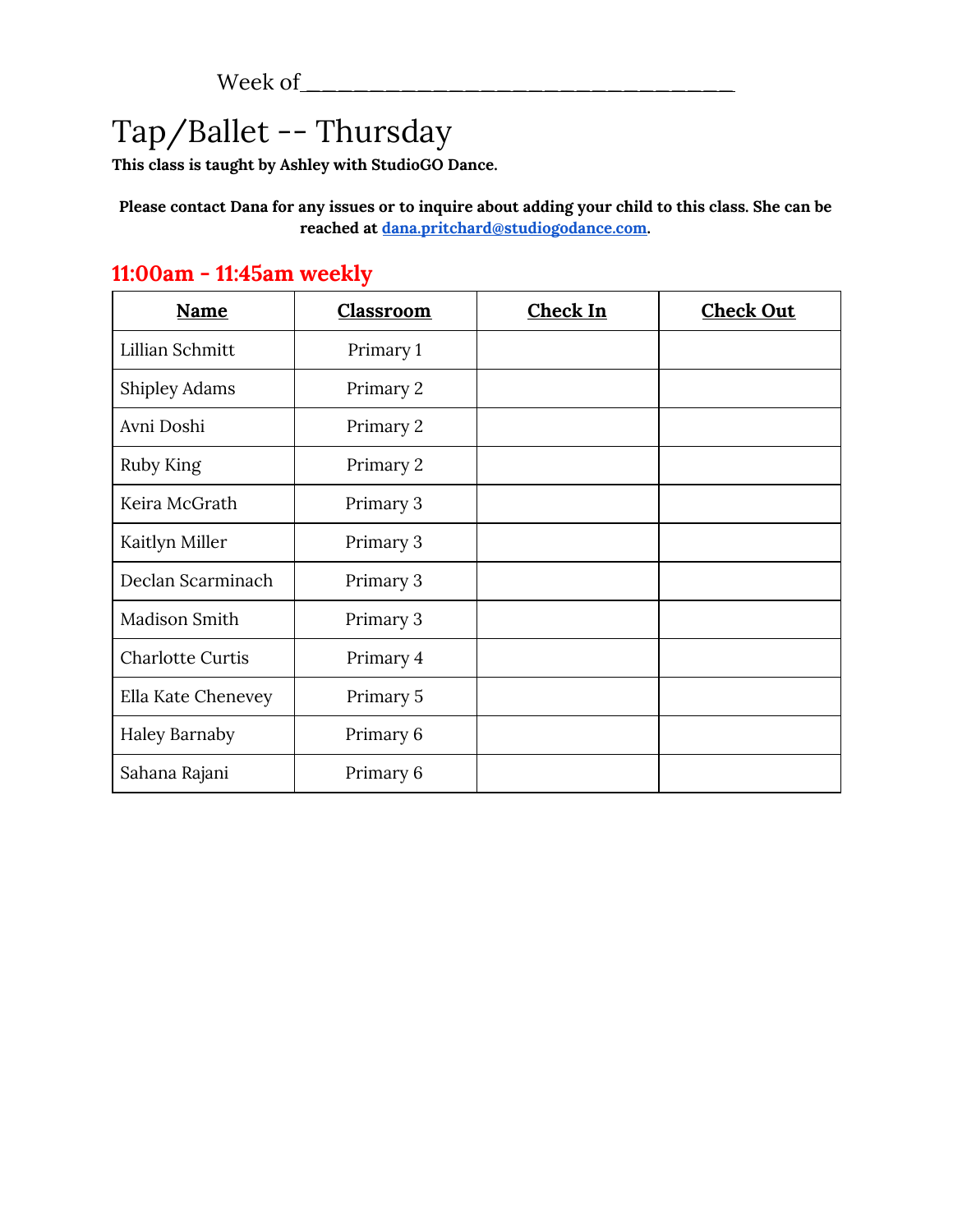# Karate -- Friday (1/2)

This class is taught by Bryan and Ryan.

**For any issues or to inquire about adding your child to this class, please contact Bryan Hampton at [bryhamp91@gmail.com](mailto:bryhamp91@gmail.com) or at 404-964-7526.**

| <b>Name</b>              | <b>Classroom</b> | Sign In | <b>Sign Out</b> |
|--------------------------|------------------|---------|-----------------|
| Christian Garvish        | Primary 1        |         |                 |
| Callan Scarminach        | Primary 1        |         |                 |
| Waylon Schoenith         | Primary 1        |         |                 |
| Ford Hickman             | Primary 3        |         |                 |
| Lucas Swartz             | Primary 3        |         |                 |
| Nolan Barnes             | Primary 4        |         |                 |
| Aarav Sibal              | Primary 4        |         |                 |
| Oliver Edwards           | Primary 5        |         |                 |
| Caleb McMaster           | Primary 5        |         |                 |
| Andrew Mei               | Primary 5        |         |                 |
| Yomand Brown II (Deuce)  | Primary 6        |         |                 |
| Arjun Contractor-Bali    | Primary 6        |         |                 |
| Alexander Garvish        | Primary 6        |         |                 |
| <b>Bennett Marchiony</b> | Primary 6        |         |                 |
| Aria Sawhney             | Primary 6        |         |                 |

### **11:30am - 12:00pm weekly**